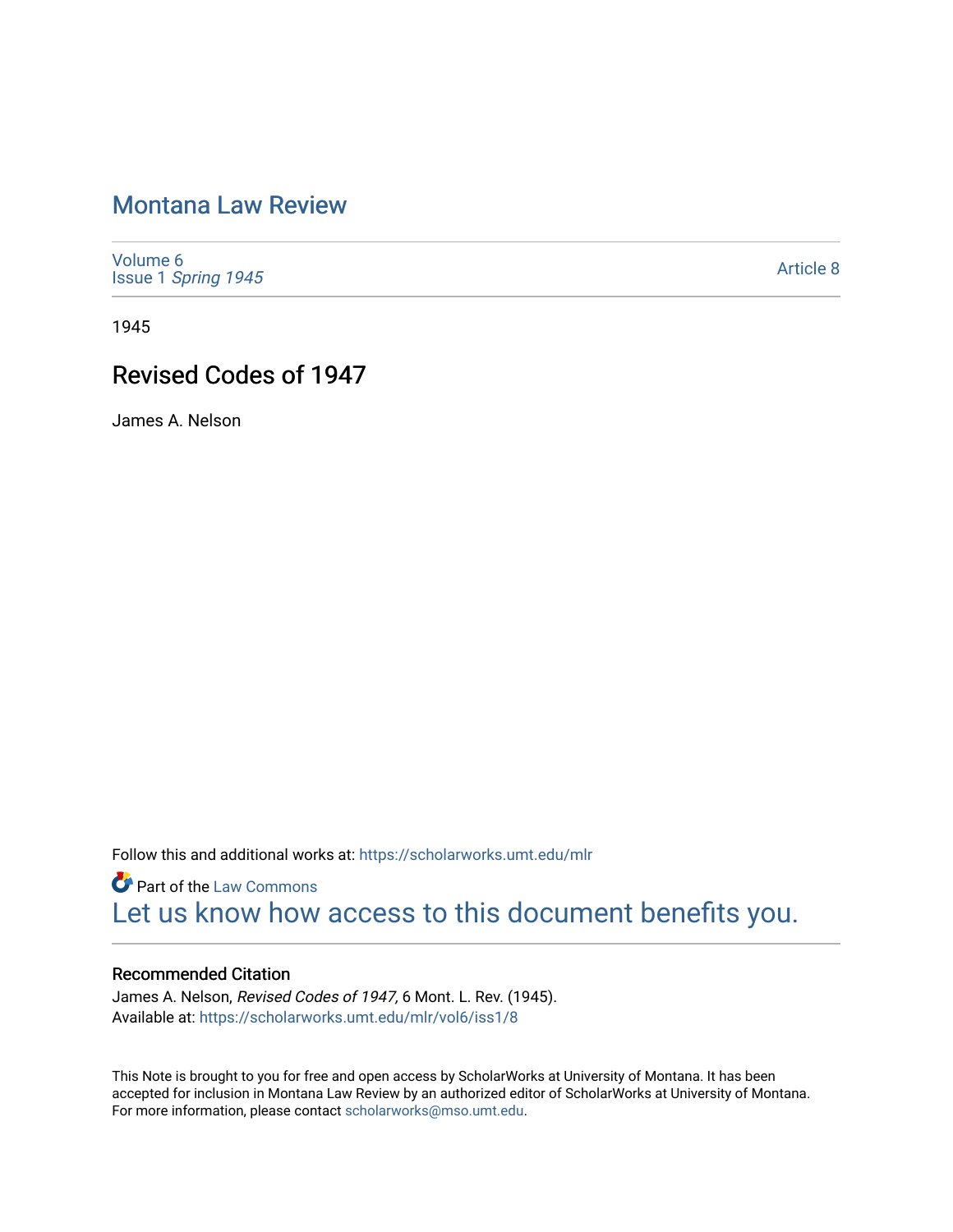#### **NOTE** AND COMMENT

7th Carl L. Brattin, Sidney

8th John H. Corcoran, Great Falls

9th Wilford Doyle, Conrad

10th H. Leonard DeKalb, Lewistown

11th Hans Walchli, Kalispell

12th Max Kuhr, Havre

13th James H. Kilbourne, Billings

14th L. D. Glenn, Harlowton

15th Arlie M. Foor, Wolf Point

16th Raymond Sheldon, Ekalaka

17th C. H. Roberts, Glasgow

#### **THE REVISED CODES OF 1947**

Enactment of the bill<sup>1</sup> for recodification of the laws of Montana **by** the 1945 legislature awakens the bar to its responsibility in the undertaking. Changes have been authorized which presage for Montana a modern code found now so frequently in our sister states.

The bill continues the code commissioner system for the 1947 Revised Codes of Montana and in addition creates a paid three-member Advisory Board to work with the commissioner. Personnel of the Advisory Board, like the commissioner, are to be appointed **by** the Supreme Court and may be selected if possible one from among the district judges of the state, one from the law faculty of the university, and the third from the bar at large. Commissioner and Advisory Board both will work under supervision of justices of the Supreme Court. Traditional features of older codes are to be reproduced in the new and include a copy of the Magna Charta, the Declaration of Independence, the Organic Act of the Territory of Montana, the Enabling Act, the Federal and State Constitution, and the laws of Congress on authentication of records. Most significant change authorized is the power,<sup>2</sup> inferentially granted, to group bodies of the law into titles and sections.

Denominated topical grouping, this method has sanction in most of the modern western state codes. In order to collect the laws into an integrated, accessible whole, and to permit the expansion of the code **by** future legislation without dis-

1

<sup>&#</sup>x27;Chapter 184, Laws of 1945. (House Bill No. **320.)** 2Section **6.** "In compiling said codification and revision of the Laws of Montana hereby authorized, the said Commissioner, Advisory Board and Justices shall have authority to determine the form and arrangement of the Codes, to rearrange the parts, chapters and sections there-of, and to make appropriate and descriptive designations, numbers and titles for such parts, chapters and sections."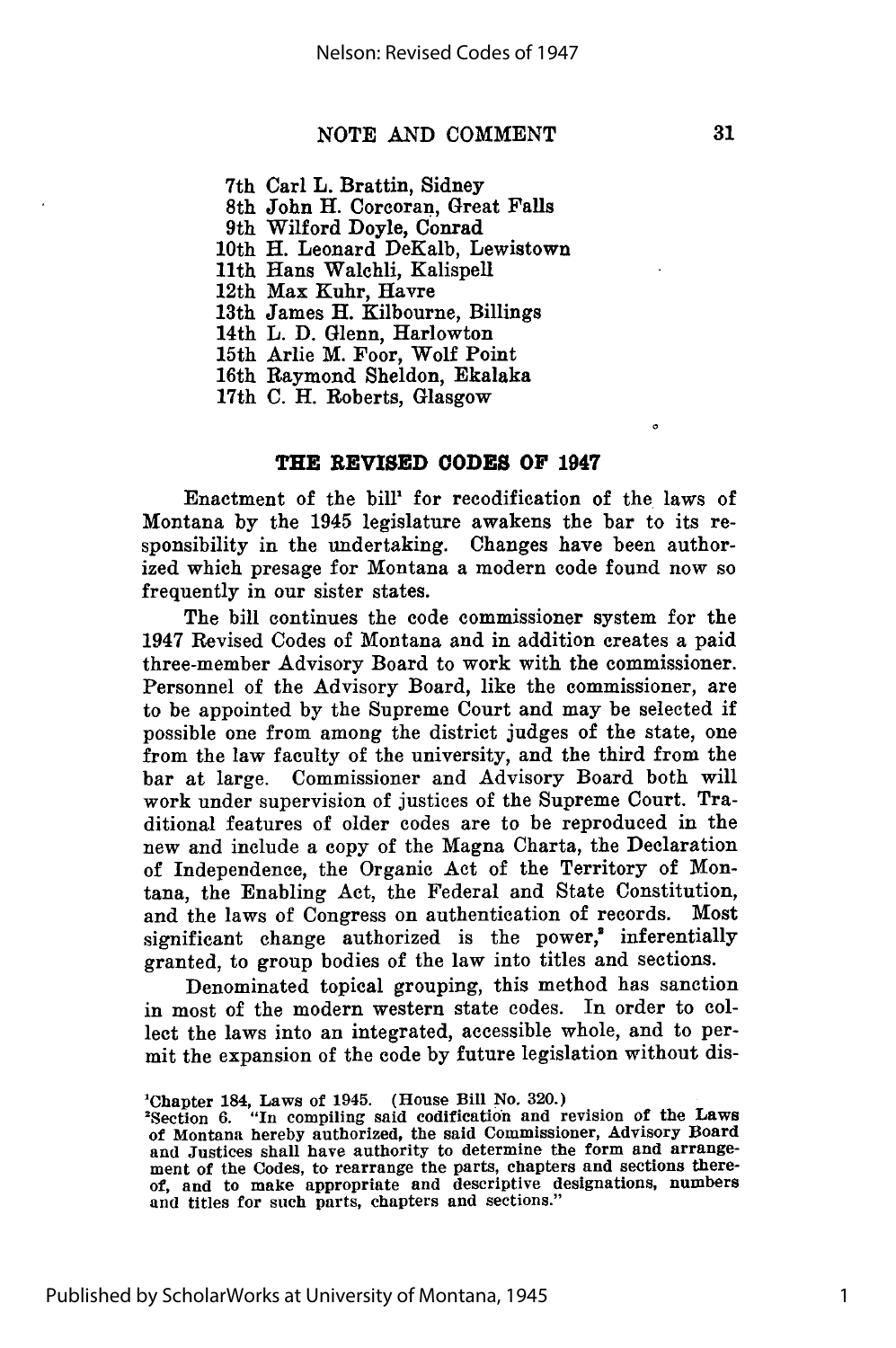32

### MONTANA LAW REVIEW

turbing the arrangement, the modern code came into existence. Instead of consecutive numbering of sections, law subjects are segregated into titles and sections. Gaps are left in the numbering scheme to accommodate amendatory and new acts to fit into their proper titles. The result is a statute arrangement adequate for years to come, presenting at the same time a logical division of the body of the law into appropriate titles. Should it be deemed advisable by the revisors, Montana may have a modern code in 1947 with the advantages named. Lawyers will at first meet with the same difficulty as in the past when section numbering has been changed. The task will be no greater than before, tables of parallel citations will be supplied, and the bar will have the security of a permanent numbering scheme which once-learned will serve for many years in the future. If Montana is ever to have a modern topical code, now is the time to achieve it.

The invitation to the bar is in the Act itself' to submit comments upon defects in the law to be remedied and other matters related to the project. It is the purpose of these remarks to call attention to the function of bench and bar in the endeavor. Not alone will suggestions as to the method to be adopted in the form and arrangement of the code, the paper, number of volumes, index, etc., be appropriate, but comments as well upon the inadequacies or omissions in matters of substantive and procedural law should be acceptable. If the title-section arrangement prevails, the question how to number the sections arises. C. D. Yetter devised the chapter, article and section system for the 1923 Revised Statutes of Kansas and it survives in numerous western state codes. For illustration, a reference to 60-2928 indicates Chapter 60, Article 29, Section 28. Simpler is the United States Code designation of, for example, Title 28, §724. The advisability of omitting from the Montana code legal description of county boundaries and placing those records in the office of the Secretary of State might be suggested, thus effecting a saving of some seventy pages. An earnest recommendation might be forwarded that a paper be used in the code of sufficient quality to receive notes penned with ink. Both a volume and a consolidated index are specified in the Act. Since the value of law books is measured by the adequacy of the index, your

<sup>&#</sup>x27;Section 2. "Said officials (code commissioners) shall Invite comments from members of the Legislative Assembly, the Bar, and public officers of Montana, and its subdivisions as to defects to be remedied, or on other matters related to the undertaking."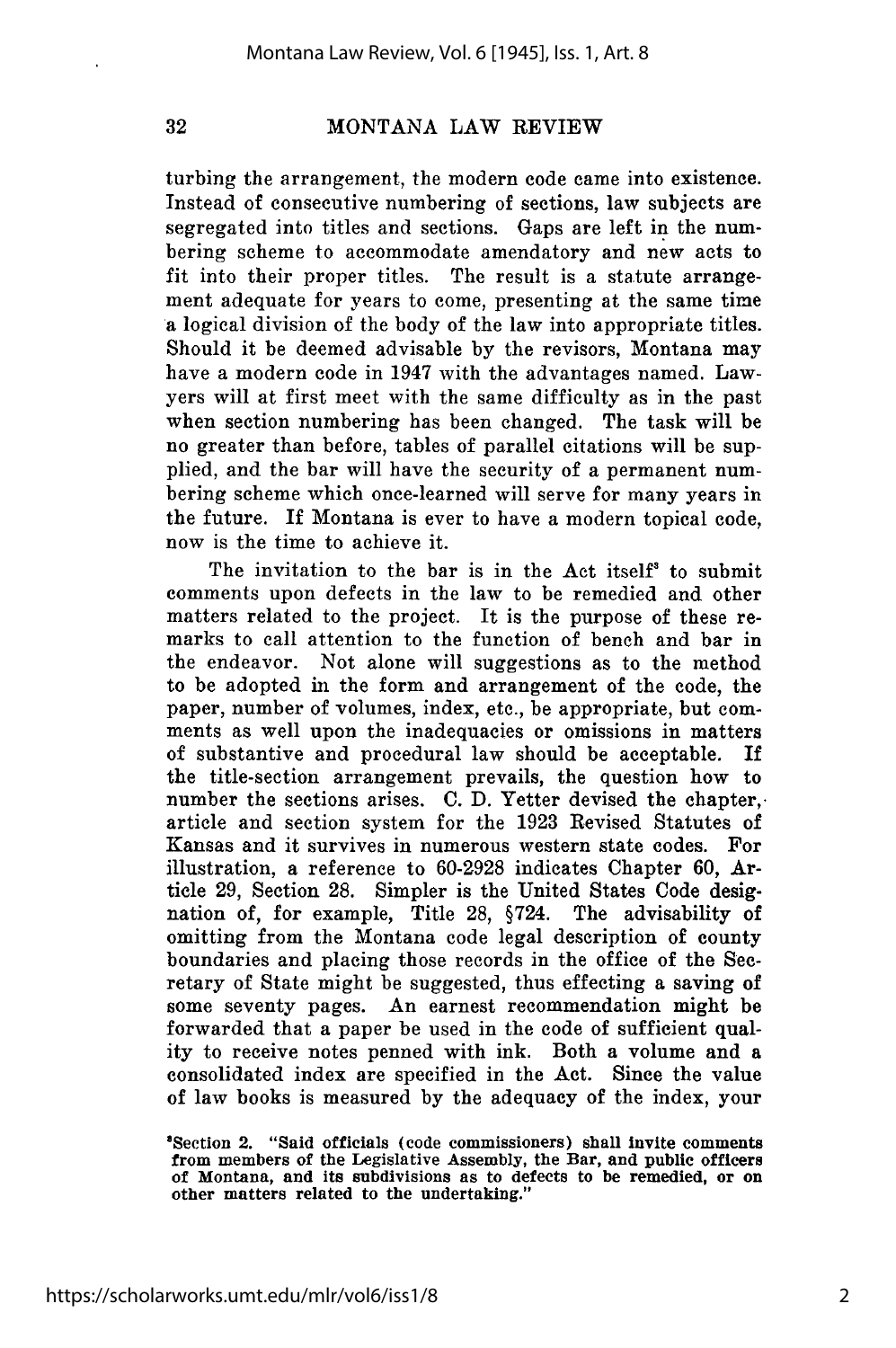ideas of what that should contain will be of use to the revisers.

For an example of a substantive defect, the omission of the vital word "agent" in a statute' exacting a fee for engaging in the business of purchasing furs was fatal. The Montana Supreme Court condemned the statute when a defendant was informed against for its alleged violation.' This defect would have been a proper subject for the 'attention of the revisers, for they are invested with power' to note imperfections in the law and to prepare bills **for** correcting them. The action of the 1945 legislature has however removed the uncertainty as to that statute. A substantive imperfection is to be found in Section 6741, Revised Codes of Montana, **1935,** where this language appears: "When a remainder is limited to the heir or heirs of the body **. . . ,"** it should read "to the heirs, or heirs of the body," as a reference to Field's Civil Code, **§237,** the original source, will reveal. This too is an appropriate substantive matter for the consideration of the revisers.

It perhaps is in keeping with the spirit of the Act to venture the suggestion that the office of the code commissioner be made a permanent, continuing institution. Other states have found it profitable. The code commissioner is authorized to study decisions of the courts for inadequacies in the laws there disclosed, to confer with state administrative officials as to changes desired in the statutes under which they work, to act as counsel for members of the legislature in drafting bills. He represents an instrumentality, long needed, to bring the makers of the law into contact with the problems which should be exposed to the legislative process.<sup>8</sup>

Matters of this kind are mentioned merely as examples to point the way. Every lawyer in Montana must have his own notions as to changes which ought to be made in the code. This article seeks to elicit them for the use of the revisers.

The Supreme Court sets the machinery of recodification in motion **by** the appointment of the officers empowered under the Act to do the task. Intelligent and informed thought **by** the members of the bar communicated to the recodifiers is needed to build a more perfect structure. With the materials

<sup>&#</sup>x27;Chapter **69,** 1941 Session Laws.

<sup>\*</sup>State v. Salina, (1944) ............ Mont............, 154 P. 2d 484.

<sup>&#</sup>x27;Section **6** of Chapter 184. TChapter **188, 1945** Session Laws.

<sup>&</sup>lt;sup>8</sup>See Cardozo, *A Ministry of Justice*, 35 HARV. L. R. 113. And for the dynamic work of the New York State Law Revision Commission since its creation as a permanent body in 1934, see MacDonald, 14 CINCIN-**NATi** L. R. **308.**